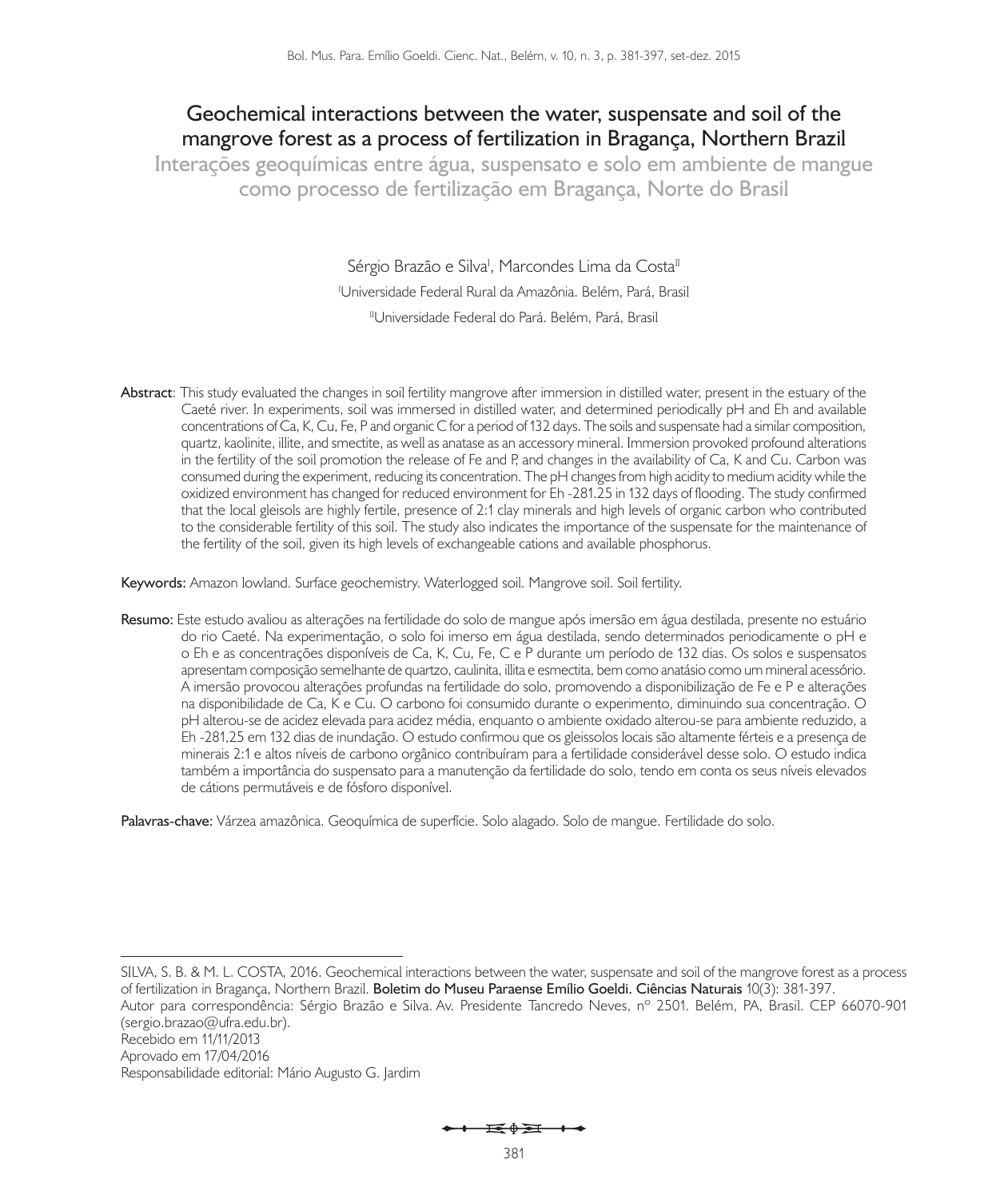### **INTRODUCTION**

The characteristics acquired by soils following inundation have been described by a number of authors (Ponnamperuma, 1972; Fageria, 1984; Camargo *et al*., 1999; Assis *et al*., 2000; Otero *et al*., 2009). In general, the flood appears to have potential benefits for the fertility of the soil, such as an increase in pH and reduction in Eh. Water is present naturally in the profile of the soils of the estuary of the Amazon River, which has unique properties, including high fertility, with two types of soil being especially abundant – haplic gleisol in the freshwater floodplains, and salic gleisol in the mangrove sediments.

The effects of inundation on the local haplic gleisol, which is abundant on the lower stretches of the rivers of the Amazon estuary, have been analyzed experimentally in short- (Silva *et al*., 1996; Ferreira *et al*., 1998; Mattar *et al*., 2002; Silva, 2005) and the need for definitive answers prolonged flood. The latter study focused on the sediments of the floodplain of the Guamá River adjacent to the city of Belém, and investigated the effects of flooding on the haplic gleisol, and the contribution of the mineralogical components of the suspended sediments of the water of this river (the suspensate) to the formation of these plains and, subsequently, their soils. The results indicated that flooding contributed to an increase in the fertility of the soil, for which organic matter and 2:1 clay minerals, which are present in this soil and the suspended material, were the principal agents.

In an overview of the formation of mangrove soils, Ferreira *et al*. (2007) concluded that the pedogenetic processes involved are subsequent to the colonization of the habitat by plant species adapted to the local conditions. These soils are typically gleisols, quartzarenic or alluvial typics or podzols (Prada-Gamero *et al*., 2004).

In the coastal region of Pará, however, salic gleisols predominate, as shown in Ferreira & Botelho (1999) study of the estuary of the Morcegos River adjacent to the city of Marapanim. In this study, the effects of flooding were tested using distilled water over a 45-day period, so the role of the mineralogical composition of the soil or the

suspended material in the water that floods the mangrove was not taken into account. Despite the short period of this study, it demonstrated an increase in fertility (availability of nutrients) and increased pH.

Mangroves are important not only in terms of the extension of the area they occupy, but also because of their environmental and social relevance. In Brazil, they cover a total area of 13,000 km², extending from Laguna, in the state of Santa Catarina, to northern Amapá. This area corresponds to approximately half of the mangroves found in the Americas (Burke *et al*., 2001; Souza Filho, 2005). In the state of Pará, the soils of the mangrove, which is also known as a fluvial-marine swamp, extend between the mouths of the Pará and Gurupi rivers, that is, along the whole of the length of the state's northeastern coastline. This region is known locally as the Salgado zone (Lima & Tourinho, 1995; Lima *et al*., 2001), and is classified as a macrotidal mangrove coast (Souza Filho, 2005). These mangroves represent 56.6% (7,591 km²) of the total area of this type of ecosystem in Brazil, and constitute the largest continuous tract of mangrove forest anywhere in the World.

Mangrove forests represent an important ecosystem in tropical coastal regions, and are characterized by a specific flora, adapted to these swampy environments immersed in brackish waters of moderate to high salinity (Shaeffer-Novelli, 1999). These habitats are an economically important source of animals such as mussels (*Mytilus edulis*), oysters (*Ostrea edulis*), shipworms (*Neoteredo reynei*), shrimp (*Macrobrachium carcinus*), marine crabs (*Scyla serrata*), and mangrove crabs (*Ucides cordatus*), as well as numerous fishery resources (Furtado *et al*., 2006), that are essential to the subsistence of the local human population, which exports the excess production to other regions around the country. Mangrove forests also play an important role in the capture of atmospheric carbon, with an index of 210 g of CO<sub>2</sub> m<sup>-2</sup> yrd<sup>-1</sup> (Chmura *et al.*, 2003; Otero *et al*., 2009; Kristensen *et al*., 2008).

The exuberant mangrove vegetation of the region of Bragança includes trees that may reach 30 m in height and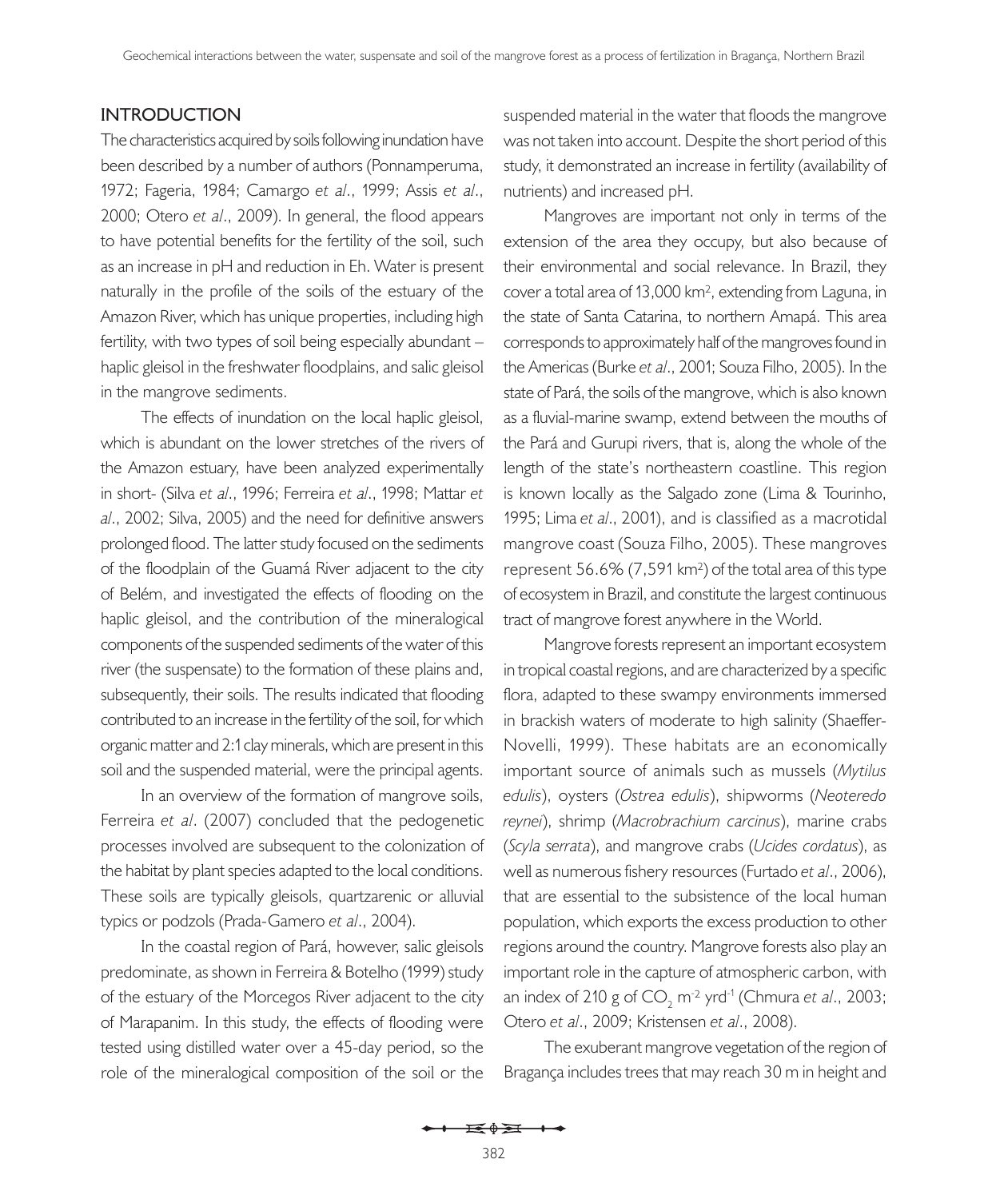a meter in diameter, although the biological diversity of this ecosystem is naturally much lower than that found in typical Amazonian mainland forest, or even its freshwater swamps. This hydromorphic environment, which is dominated by a subsaline, muddy substrate, with a tendency for the predominance of reducing conditions, is highly unfavorable for most plant species. The tree species adapted to this environment are the red mangrove (*Rhizophora mangle* L.), the white mangrove (*Laguncularia racemosa* L.), the black mangrove (*Avicennia* sp*.* L.), and the button mangrove (*Conocarpus erectus* L.) (Vilhena *et al*., 2010). In these species, the seeds germinate while still attached to the mother-plant, which guarantees their pre-development before they are immersed in the saline hydromorphic substrate below the tree. The leaf litter accumulating beneath these trees determined the black and grayish coloration of the soil profile (Citrón & Schaeffer-Novelli, 1983). In environmental transition between mangrove and lowland, with several kilometers long, the vegetation changes to floodplain forest, where local people plant rice. Although grown without the use of agronomic techniques, get high yields (3.5 to 4 t/ha), with maintenance of this productivity for decades.

The present study evaluates the dynamics of nutrients between soil geochemistry, water and suspensato, affecting the fertility of this soil in the mangrove soils of Bragança, in northern Brazil, when immersed under distilled water.

### **MATERIALS AND METHODS**

Samples of the soil and suspended material (suspensate) were collected from the estuary of the Caeté River, which feeds into part of the mangrove system of Bragança, in order to examine the possible relationship between them. Soil samples were collected with two objectives, to (i) characterize the soil profile suspended material, the suspensate, and (ii) conduct an experimental analysis of the effects of the immersion of the soil with distilled water, in order to evaluate the adsorption and desorption capacity of the soil in relation to the chemical elements

that determine its fertility. The present study was based on the methods used by Silva *et al.* (2015), Mattar *et al*. (2002) and others, to evaluate the geochemical transformations of a haplic gleisol on the estuarine floodplain of the sediment-laden Guamá River.

The characterization of the soil was held in Profile and each sample was designated according to its horizon: A<sub>1</sub> for depths of zero to 36 cm, AC for those between 36 cm and 75 cm, and  $C_g^{\dagger}$  for depths of 75 to 180 cm, totaling three samples. The lower limit of the latter category is only an estimate, given the rapid flooding of the hole excavated for the collection of samples, which impeded the reliable visualization of its bottom. The sample denominated EXP-01 was composed of 65 separate samples collected with a Dutch auger from the upper 20 cm of horizon  $A_{1}$ , the stratum from which plants normally extract their nutrients. The samples, which each weighed around 1.5 kg, were distributed randomly within an area of approximately 10,000 m². The 65 samples were mixed and homogenized, and then air-dried, crushed with a wooden roller and allocated to experimental lots.

Samples were collected in the rural zone of the municipality of Bragança, on the estuary of the Caeté River, approximately 5.2 km from its mouth (location of the profile: 0° 50' 38.38" S, 46° 38' 51.67" W), close to the highway that links Bragança to the coastal village of Ajuruteua (Figure 1). The vegetation at the site is exuberant, and includes the principal tree species – *Rhizophora mangle* L. (red mangrove), *Laguncularia racemosa* L. (white mangrove), and *Avicennia* sp. L. (black mangrove) – found in this region.

The sample of suspended material, SUSP-01, was subtracted from water collected from the left margin of the Caeté River (location of the sampling station: 0° 50' 43.33" S, 46° 38' 53.12" W), 140 meters from the location of the soil profile. A total of approximately 600 liters of water was collected in three 200-l polyethylene containers, which were left to decant naturally (without the addition of flocculant) for three months. The supernatant was then removed and the remaining material was transferred to a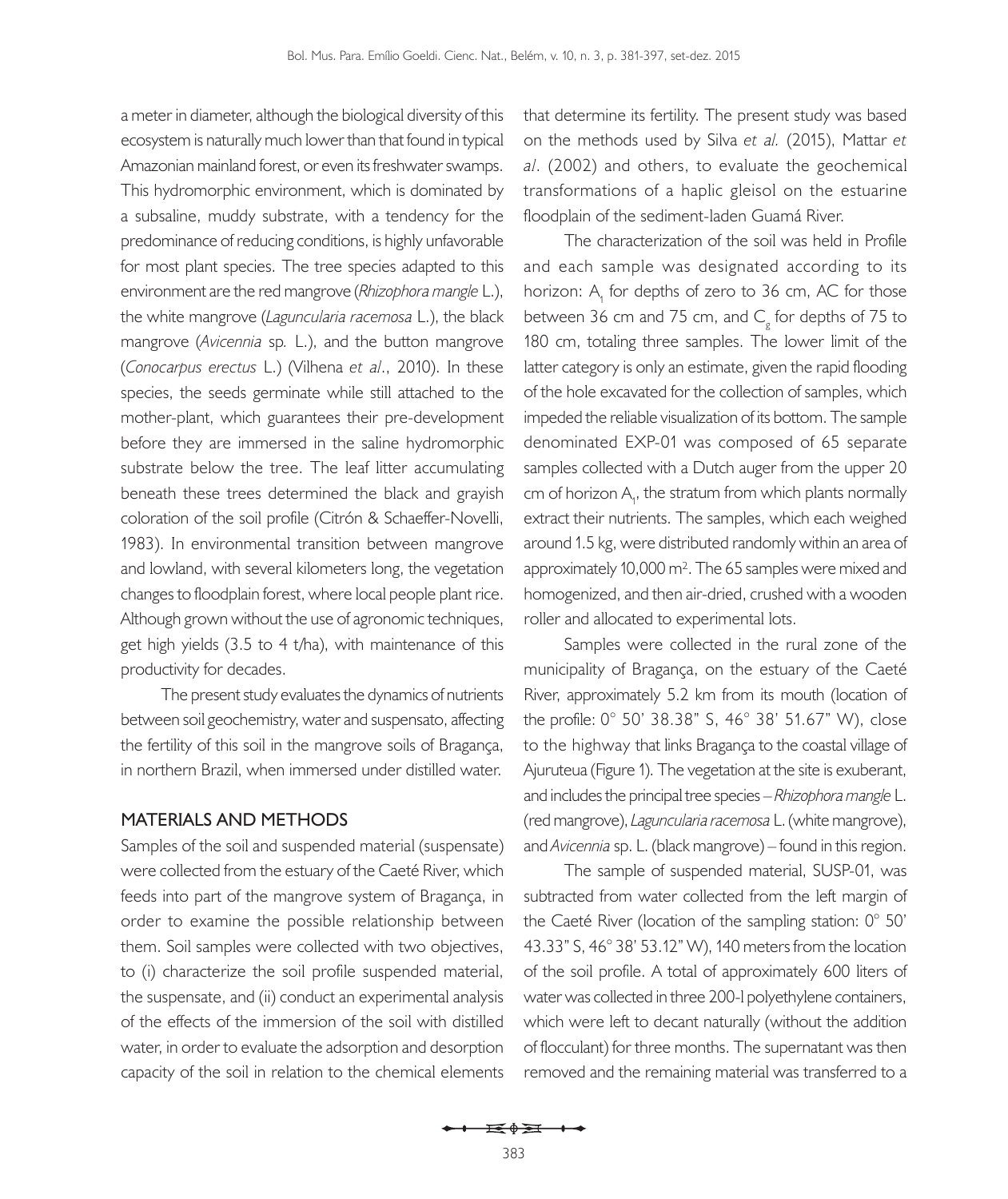smaller container and decanted and centrifuged a second time. The solid residue, or suspensate, was transferred to a desiccator for 24 hours. A total of 12,677 g of suspensate was obtained. The fertility of this sample was analyzed, including the identification of available chemical elements, mineralogical analysis by X-ray diffraction, and the determination of the total chemical composition.

The soil samples were subjected to the following analyses:

- 1) Granulometric analyses of sample EXP-01 by the sieving and pipette method, as described by EMBRAPA (1997) in the UFRA laboratories;
- 2) Analysis of fertility, based on Silva (2009), for the three samples of the soil profile  $(A_1, AC, C_g)$  and the EXP-01 and SUSP-01 samples, in the UFRA laboratories;
- 3) Mineralogical analysis of the EXP-01 and SUSP-01 samples by X-Ray Diffraction (XRD) including the total sample, powder method, clay fraction with

oriented blades for the precise characterization of the minerals in the clay (Moore & Reynolds Jr., 1997). An X'Pert Data Collector diffractometer (version 2.1a) was used for the collection of the data, which were processed in the X'Pert HighScore software (version 2.1b) for the confirmation of the minerals;

4) The samples of the upper  $(A_1)$  and lower horizons  $(C_{\rm g})$  and the suspended material were used for total chemical analyses (major, minor, and trace elements) in order to verify genetic affinities between the samples, as well as to evaluate their contribution as a source of nutrients. The Inductive Coupled Plasma – Mass Spectrometry (ICP-MS) analyses were conducted at the Acme Analytical Laboratories Ltd. in Vancouver, Canada.

The experimental procedure was carried out in the Chemical Analyses Laboratory of the UFPA Geosciences Institute. A subsample of 28 kg of sample EXP-01 was divided into four lots, which were placed in four



Figure 1. Location of the study area in the rural zone of the municipality of Bragança on the northeastern coast of the Brazilian state of Pará, and the locations at which soil (0° 50' 38.38" S, 46° 38' 51.67" W) and water samples (0° 50' 43.33" S, 46° 38' 53.12" W) were collected.

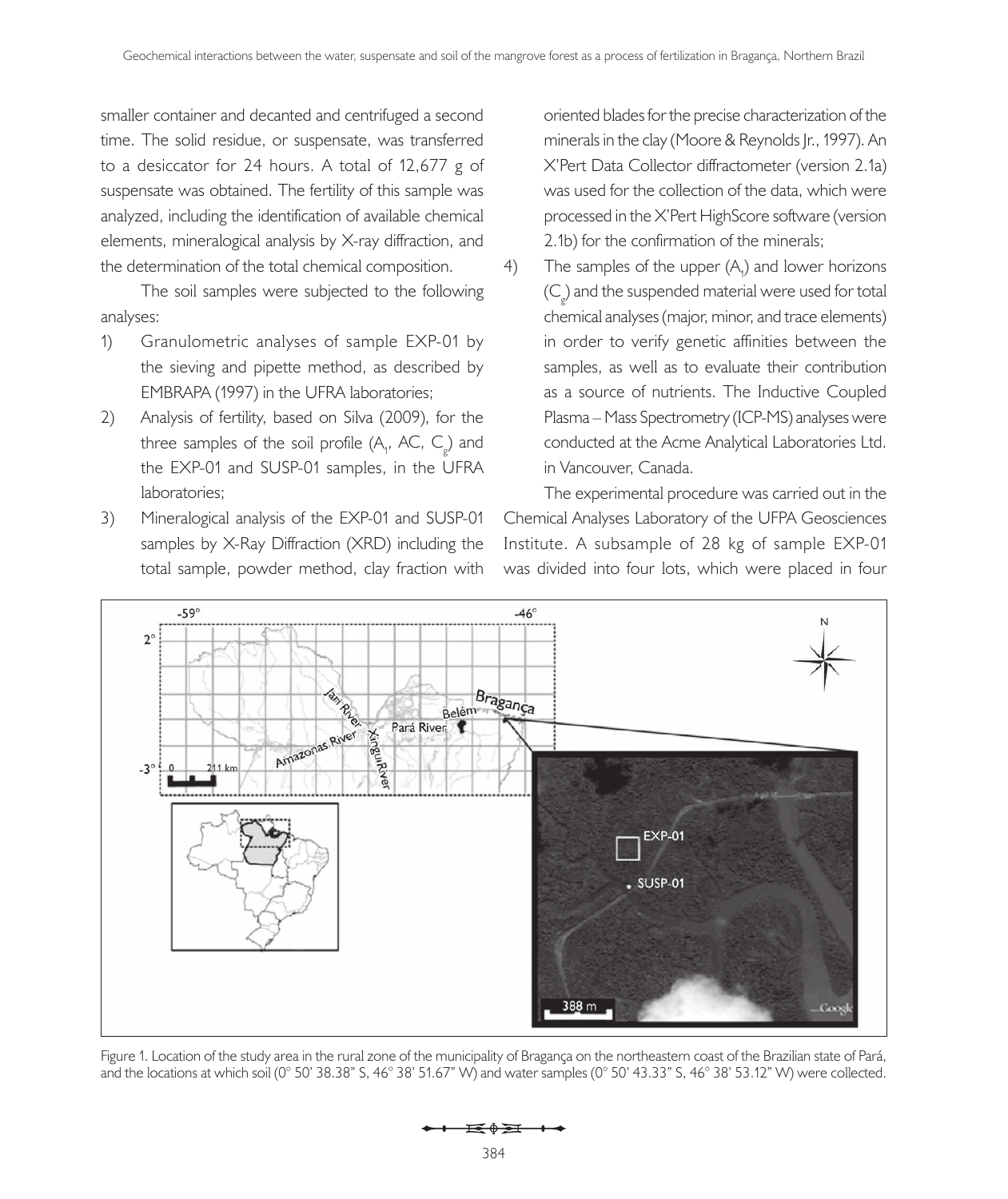7-l Styrofoam boxes. Each box was filled with distilled water up to a depth of 2 cm above the upper limit of the sample, which was topped up to maintain the level as the water evaporated. Samples were taken from the immersed soil in the four boxes every day over the first five days of immersion, and then at irregular intervals, varying from one to 15 days over the subsequent days. The shorter interval during the initial sampling was important because the greatest variation tends to occur during the first few days of immersion (Ponnamperuma, 1972). The samples were collected on alternating days during the first month of the experiment, and then at gradually increasing intervals until a maximum of 15 days, with a total of 100 samples being collected. The experiment lasted 132 days, except for the analysis of carbon, which was continued until the 276th day. For each sample, the physical-chemical parameters pH and Eh were measured using a potentiometer, and the concentrations of available P and exchangeable Ca, K, Zn, Mn, Cu, and Fe were determined. The levels of the latter (Ca, K, Zn, Mn, Cu, and Fe) were determined by atomic absorption, P by spectrophotometry, and organic carbon by the Walkley-Black method (EMBRAPA, 1997).

The available levels of the nutrients in the samples were determined based on the development of a specific analytical procedure for their collection and analysis. The preparation of the samples for these analyses normally began with the drying of the soil, followed by crushing and, in some cases, grinding, followed by sieving through a 2 mm mesh. As mentioned above, the transformations occurring in the soil while immersed revert to the conditions presented by the aerobic soil when it is dried. Given this, the alterations that may have occurred in the pH, Eh, and nutrient availability are modified to aerobic conditions, which may be considerably different from the conditions presented by the environment at the moment of sampling. In order to obtain results consistent with these humid conditions, the analyses were conducted on the humid soil, as recommended by Silva *et al*. (1996); Ferreira *et al*. (1998); Ferreira & Botelho (1999); Mattar *et al*. (2002); and Silva *at al*. (2015).

For this, the samples removed from the experimental lots included 10 ml of humid soil, which were weighed and analyzed. To convert the results obtained from this humid analysis to those of dry soil, a humidity factor was obtained. For this, a new humid sample was taken, which was dried at 105 °C in a stove followed by a period in a desiccator, before weighing. The correction factor was based on the difference between the humid and dry weights. This factor was used to adjust the results obtained from the analysis of the humid soil, for the dry weight in grams.

#### **RESULTS AND DISCUSSION**

**MINERALOGY, FERTILITY, AND GRANULOMETRY** The gleisol analyzed in the present study is composed of quartz, kaolinite, illite, smectite, and anatase, in decreasing order of abundance (Figure 2). The suspended material consisted of these same minerals, although in a slightly different order of abundance – quartz, kaolinite, smectite, illite, and anatase (Figure 3). The halite identified in the sample must represent the precipitation of the salts dissolved in the water, following the drying of the sample.

As retainers of cations, smectite and illite are of particular importance for the fertility of this soil, and are present in both the soil itself and the suspended material, indicating that the former was supplied by the latter. The suspended material of the Caeté River is derived from the erosion of the river bed and the re-suspension of the finer particles during the ebb and flow of the tidal currents.

In addition to these minerals, Costa *et al*. (2004), Silva (2005), Berredo *et al*. (2008), and Vilhena *et al*. (2010) have identified K-feldspar, pyrite, halite, and jarosite in mangrove sediments from the same region, and concluded that they were of autologous origin. However, the smectite found in the suspended material must be derived from the sediments of the regional substrates that contribute to the discharge of the rivers that form the Amazon estuary. Smectite represents 48% and kaolinite, 24% of the clay minerals of the upper 10 cm of the mangrove soils of Bragança (Costa *et al*., 2004).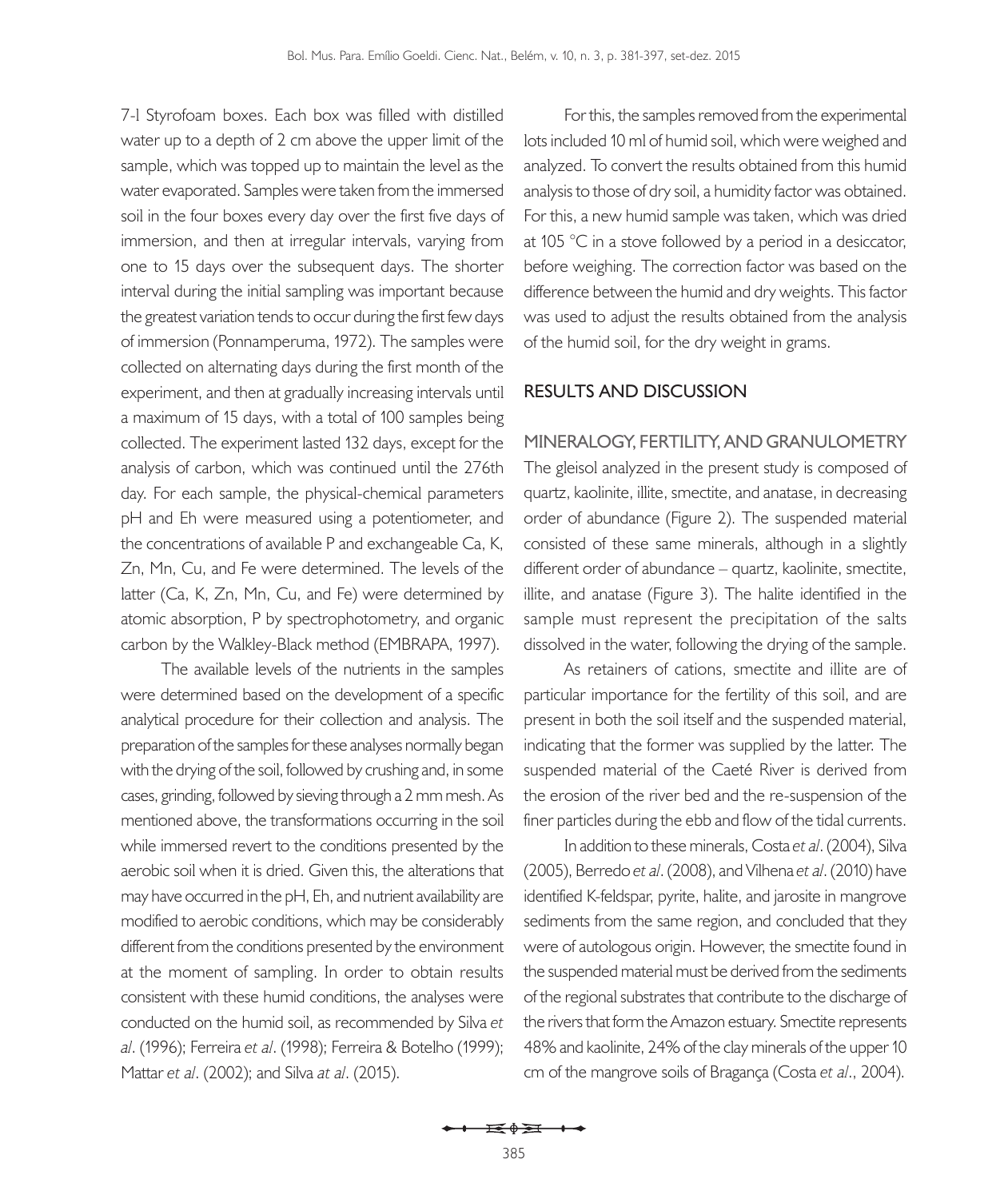





Figure 3. Patterns of X-ray diffraction obtained for the sample of suspended material and the respective oriented fractions of clay minerals, with the principal mineral phases being identified as: smectite (S), illite (III), and kaolinite (KIn).

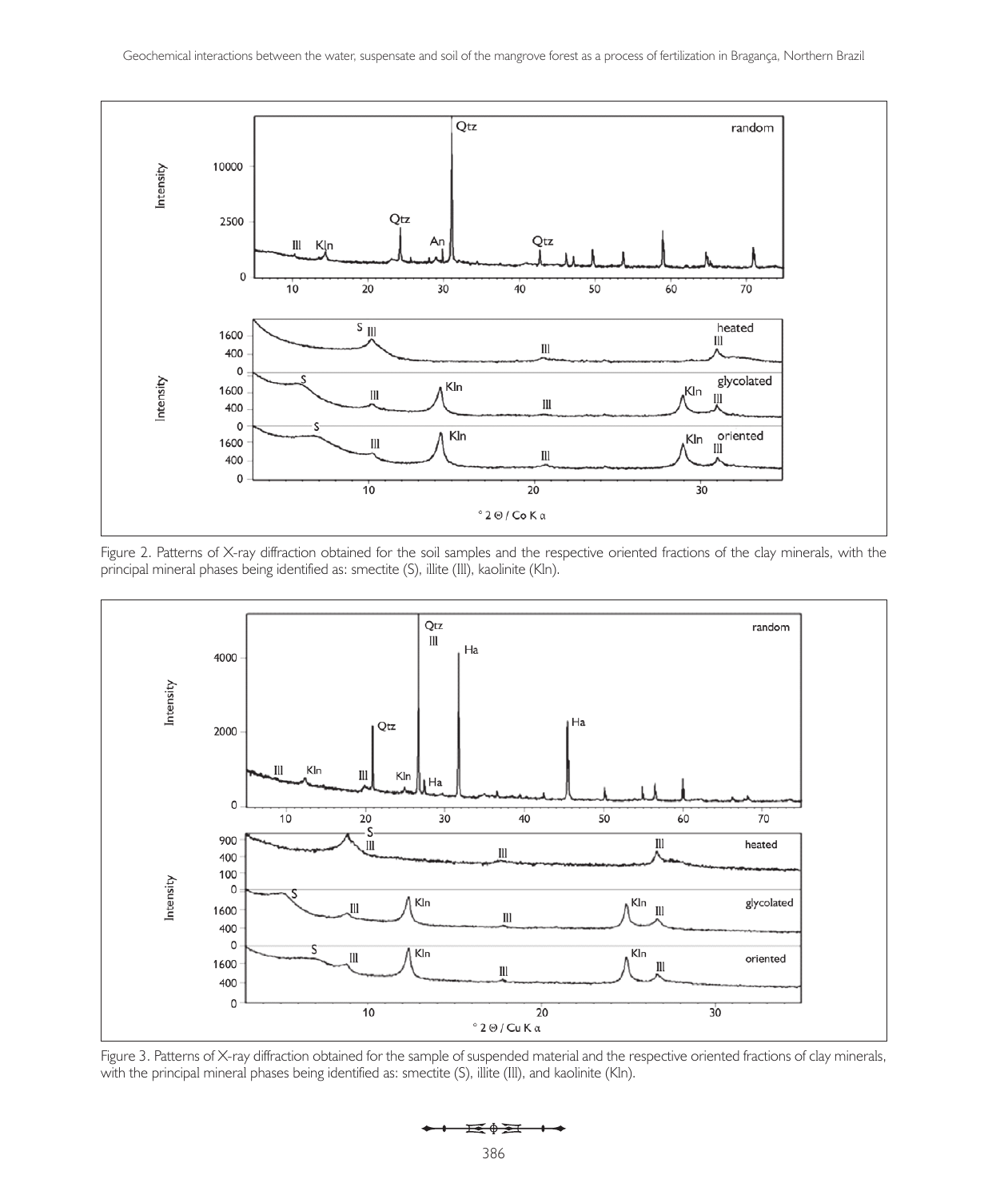In addition to these minerals, the soils analyzed here are rich in organic material, varying from 18.14 g/dm<sup>3</sup> in the A<sub>1</sub> horizon to 45.67 g/dm<sup>3</sup> in the C<sub>g</sub> horizon, values much higher than those recorded for the haplic gleisol of the Guamá River (Silva, 2008). The organic material, together with the 2:1 clay minerals, which are abundant in these sediments, is important for the soil's cation exchange capacity (CEC).

The results of the analysis of the fertility of the soils and the suspended material indicate that both are fertile, although more so in the case of the suspensate, in which there was considerable base saturation and extremely high concentrations of phosphorus. The greater abundance of 2:1 clay minerals in the suspended material undoubtedly contributed to the fixation of cations, but more importantly, the fact that, as these minerals have yet to be consumed by the plants, they remain adsorbed in the suspended material, allowing their transportation and deposition. This indicates the fundamental importance of this suspended material for the maintenance of the fertility of the soil, through the incorporation of both the solid component (the sediment/suspensate) and the water, which contains dissolved nutrients, during the tidal cycle.

The total chemical analysis of the salic gleisol recorded a concentration of 0.10% of CaO in the superficial layer, and 0.31% in the  $\textsf{C}_{\!\scriptscriptstyle g}^{\!\scriptscriptstyle \rm g}$  horizon, with 0.47% and 1.69% of total MgO in the  $A_1$  and  $C_g$  horizons, respectively. Similarly, potassium was present in the form of  $\mathsf{K}_{2}\mathsf{O},$  with

a concentration of 0.72% in the  $A_1$  horizon, and 1.70% in the  $C_{\rm g}$  horizon. Typically, in Amazonian soils, the total levels of these elements, even when relatively high, do not reflect the available levels. In the present case, however, the available levels of calcium and magnesium, and even those of potassium, are relatively high (Table 1), both in the soil and the suspended material.

Phosphorus is an interesting example of this phenomenon. The total values for this element were 0.05% of  $P_2O_5$  in the A<sub>1</sub> horizon, and 0.09% in the  $C_{\rm g}$  horizon. The levels of available phosphorus were relatively high, however, in both the soil (20.67 mg/dm<sup>3</sup>) and suspended material  $(86.58 \text{ mg/dm}^3)$ , indicating the occurrence of a continuous renovation of this element in the soil. This would occur daily through the influx of the tides, bringing suspended material rich in chemical nutrients.

The ΔpH indicates the predominance of negative charges in all the horizons, emphasizing the importance of the 2:1 clay minerals observed during the study for the retention of cations. This explains the relatively high values for CEC. Aluminum, which presented total values of 5.35% of Al<sub>2</sub>O<sub>3</sub> in the A<sub>1</sub> horizon, and 16.52% in the C<sub>g</sub> horizon, did not participate actively in the saturation complex, with only 0.26% of saturation in the  $A_1$  horizon and 3.21% in the  $C_g$  horizon (Table 1), which were fully occupied by nutrients, presenting  $88.64\%$  base saturation in the A<sub>1</sub> horizon and 81.60% in the  $C_{\rm g}^{\rm c}$  horizon.

| Table 1. Parameters of fertility recorded during the present study, including the concentrations of available and exchangeable elements in |
|--------------------------------------------------------------------------------------------------------------------------------------------|
| the samples of soil and suspended material from Caeté River. Obs: the A, sample (equivalent to EXP-01) had the following granulometric     |
| composition: coarse sand = 105.80 g/kg; fine sand = 528.30 g/kg, silt = 76.60 g/kg and clay = 298.3 g/kg. Legends: CEC = cation            |
| exchange capacity; $V =$ base saturation percentage; $m =$ aluminum saturation percentage.                                                 |

| Horizon | pH           |                            |       | Organic<br>matter        | P                  | Ca                       | Mg    | К    | н    | $\mathsf{A}$ | <b>CEC</b> | V     | m    |
|---------|--------------|----------------------------|-------|--------------------------|--------------------|--------------------------|-------|------|------|--------------|------------|-------|------|
|         | $H_{\circ}O$ | <b>KCI</b><br>$g$ . $kg-1$ |       |                          | mg.dm <sup>3</sup> | $cmol.$ dm <sup>-3</sup> |       |      |      |              | %          |       |      |
| A,      | 6.08         | 5.55                       | 10.52 | 18.14                    | 20.67              | 3.81                     | 12.85 | 2.10 | 2.35 | 0.05         | 21.14      | 88.64 | 0.26 |
| AB      | 5.44         | 5.10                       | 16.75 | 28.88                    | 25.40              | 4.57                     | 12.00 | 2.18 | 2.14 | 0.05         | 20.94      | 89.54 | 0.26 |
|         | 4.26         | 4.01                       | 26.49 | 45.67                    | 19.46              | 4.76                     | 12.38 | 2.34 | 4.25 | 0.14         | 23.87      | 81.60 | 3.21 |
| SUSP-01 | -            | $\overline{\phantom{0}}$   |       | $\overline{\phantom{a}}$ | 86.58              | 2.60                     | 0.53  | 1.79 | 1.22 | 0.26         | 6.4        | 76.87 | 5.01 |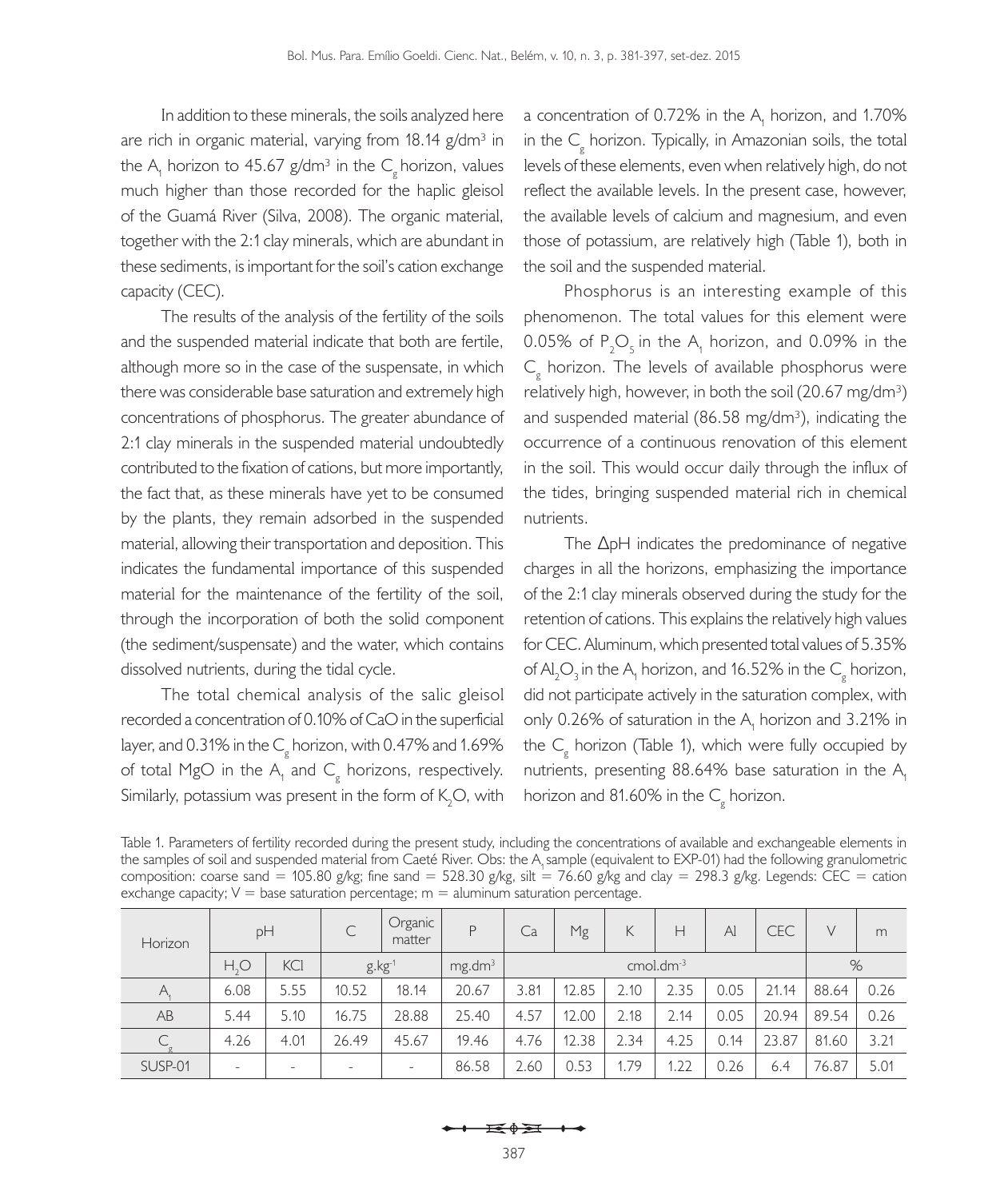## **AVAILABILITY OF CHEMICALS UNDER PROLONGED IMMERSION**

The immersion of the soil samples in distilled water for a period of approximately four months provoked alterations in the fertility of the soil and the availability of the elements that function as plant nutrients. The analysis of variance indicated that the alterations were highly significant for all of the parameters studied (Table 2).

The pH readings (Table 3 and Figure 4A) increase rapidly during the first week, from initial values of less

than 4 to moderately acidic values of between 4.1 and 5.6, remaining practically stable – between 5.3 and 5.6 – between the 17th day and the end of the study period. This pattern differs from that of other haplic floodplain gleisols, which were close to neutrality (Silva *et al*., 1996; Mattar *et al*., 2002; Lima *et al*., 2005). The availability of nutrient elements also depends on the pH, given that most macronutrients are found in unavailable forms at low pH. By contrast, the availability of some micronutrients (Cu, Co, Fe, Mo, and Zn) declines substantially at high pH

Table 2. Analysis of variance for the effects of immersion of the soil in the laboratory with distilled water over time (days). Legends: \*\* = significant ( $p < 0.01$ ); VF = variation factor; DF = degrees of freedom; CV = coefficient of variation.

| VF          | рH   | Eh    | D     | آب    | ↖     | $\overline{\phantom{0}}$<br>$\angle n$ | Mn    | Fe     |
|-------------|------|-------|-------|-------|-------|----------------------------------------|-------|--------|
| Days        | **   | **    | **    | **    | **    | **                                     | **    | **     |
| <b>DF</b>   | 22   | 22    | 22    | 22    | 22    | 22                                     | 22    | $\sim$ |
| Repetitions |      |       |       |       |       |                                        |       |        |
| CV%         | 5.06 | 29.23 | 23.37 | 11.49 | 45.61 | 15.92                                  | 33.64 | 15.40  |



Figure 4. Variation in the mean pH (A) and Eh (B) values recorded during the 132 days of immersion.

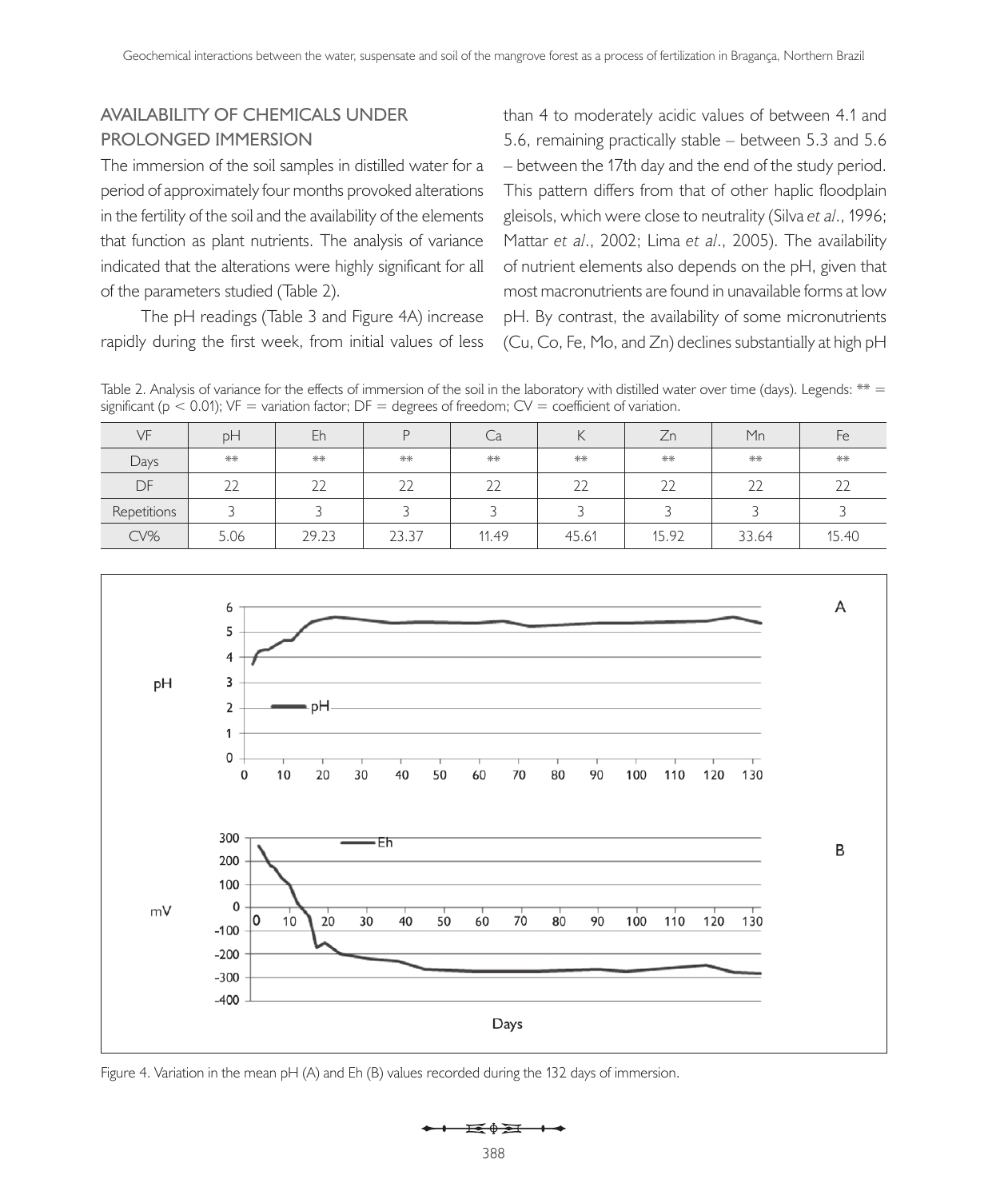levels. However, the pH levels recorded in the present study support the availability of most elements considered essential for plant growth (Lopes, 1989).

The Eh readings fell drastically over the first 15 days, in direct contrast with the pH values, reaching negative levels by the 15th day, and remaining at between -200 and -300 mV from the 17th day onwards (Table 3, Figure 4B). These values contrast considerably with those recorded for the haplic gleisol of the Guamá estuary, in which the values fell more rapidly to much lower levels, of between -300 and -400 mV (Silva *et al*., 1996; Silva, 2008). According

to Sahrawat (2003), values of Eh of this level indicate the absence of electron acceptors, which impedes the oxidation of organic matter and would account for the accumulation of this material in the mangrove.

Positive values and recorded during the early days of small oscillations are accompanied in dissolved carbon (2.84 to 3.52 g/dm) during the first 15 days of the study, which then decreased linearly until 60, when it increased again until on day 97, declining again until 115 days (Table 3, Figure 5). After the 14th day, the concentration of dissolved carbon stabilized at a level

Table 3. Mean values obtained from the four experimental mangrove soil samples for pH and Eh, and the chemical concentrations of available P, Ca, K, Zn, Cu, and Fe, during immersion with distilled water over a 132-day period, and for organic carbon over 276 days of immersion.

| Day             | pH   | Eh<br>mV  | P<br>mg/dm <sup>3</sup> | Mn<br>mg/dm <sup>3</sup> | Fe<br>mg/dm <sup>3</sup> | $\mathsf K$<br>mg/dm <sup>3</sup> | Ca<br>mg/dm <sup>3</sup> | Zn<br>mg/dm <sup>3</sup> | Day | $\subset$<br>g/dm <sup>3</sup> |
|-----------------|------|-----------|-------------------------|--------------------------|--------------------------|-----------------------------------|--------------------------|--------------------------|-----|--------------------------------|
| 1               | 3.73 | 266       | 103.18                  | 14                       | 1168.25                  | 0.15                              | 353                      | 3                        | 1   | 2.84                           |
| 2               | 4.13 | 240.25    | 105.28                  | 6                        | 1284                     | 0.15                              | 369.25                   | 4.25                     | 14  | 3.52                           |
| 3               | 4.25 | 214.5     | 111.49                  | 7.75                     | 1387.75                  | 0.67                              | 342.25                   | 3.5                      | 30  | 2.38                           |
| 4               | 4.29 | 182.5     | 110.62                  | 7                        | 1311.5                   | 1.31                              | 348.5                    | 3                        | 38  | 2.29                           |
| 5               | 4.31 | 172       | 142.4                   | 8                        | 1720.25                  | 1.31                              | 279                      | 2.5                      | 60  | 1.52                           |
| 8               | 4.48 | 131       | 136.31                  | 6.75                     | 1408.75                  | 0.67                              | 291.25                   | 3                        | 81  | 1.98                           |
| 10 <sup>1</sup> | 4.65 | 100.25    | 148.36                  | 8                        | 1850                     | 0.15                              | 289.75                   | 4.25                     | 97  | 2.10                           |
| 12              | 4.67 | 24        | 173.43                  | 9.25                     | 2084.5                   | 0.39                              | 456.75                   | 3.25                     | 115 | 1.18                           |
| 15              | 5.13 | $-39.75$  | 33.04                   | 6.75                     | 1606.25                  | 1.29                              | 476.25                   | 3.25                     | 133 | 2.64                           |
| 17              | 5.41 | $-170$    | 35.89                   | 5.25                     | 2429.75                  | 1.92                              | 442                      | 3.75                     | 170 | 2.00                           |
| 19              | 5.49 | $-147.75$ | 45.63                   | 8.5                      | 2386                     | 2.62                              | 461.5                    | 5.25                     | 187 | 2.10                           |
| 23              | 5.59 | $-200$    | 50.77                   | 7.5                      | 2410                     | 1.51                              | 389                      | 2.25                     | 202 | 0.89                           |
| 31              | 5.48 | $-221.75$ | 144.05                  | 9                        | 1549                     | 1.29                              | 400                      | 4.25                     | 221 | 0.38                           |
| 38              | 5.37 | $-228.5$  | 87.2                    | 10.75                    | 2133.75                  | 1.43                              | 373                      | $\overline{4}$           | 276 | 1.43                           |
| 45              | 5.39 | $-262.5$  | 66.12                   | 4.75                     | 4450.5                   | 1.28                              | 278                      | 6.75                     |     |                                |
| 59              | 5.37 | $-273.5$  | 48.92                   | 5.75                     | 5074.75                  | 0.96                              | 496                      | 4.75                     |     |                                |
| 66              | 5.44 | $-271.25$ | 67.63                   | 12.5                     | 5136.5                   | 1.32                              | 348.25                   | 2.25                     |     |                                |
| 73              | 5.25 | $-272.25$ | 69.74                   | 10.25                    | 4252                     | 1.09                              | 439.25                   | $\overline{4}$           |     |                                |
| 90              | 5.35 | $-264.5$  | 50.12                   | 11.75                    | 4701.75                  | 1.22                              | 493                      | 5.25                     |     |                                |
| 97              | 5.36 | $-275$    | 38.03                   | 11.25                    | 3929                     | 1.39                              | 407.25                   | 4.75                     |     |                                |
| 118             | 5.43 | $-247$    | 53.7                    | 12.75                    | 2184                     | 1.27                              | 552.25                   | 6.75                     |     |                                |
| 125             | 5.6  | $-279$    | 56.78                   |                          | 2799                     | 1.43                              | 543                      | 6.25                     |     |                                |
| 132             | 5.34 | $-281.25$ | 52.46                   | $\bar{a}$                | 2451                     | 1.24                              | 546                      | 6.5                      |     |                                |

$$
\leftarrow \leftarrow \rightarrow \rightarrow
$$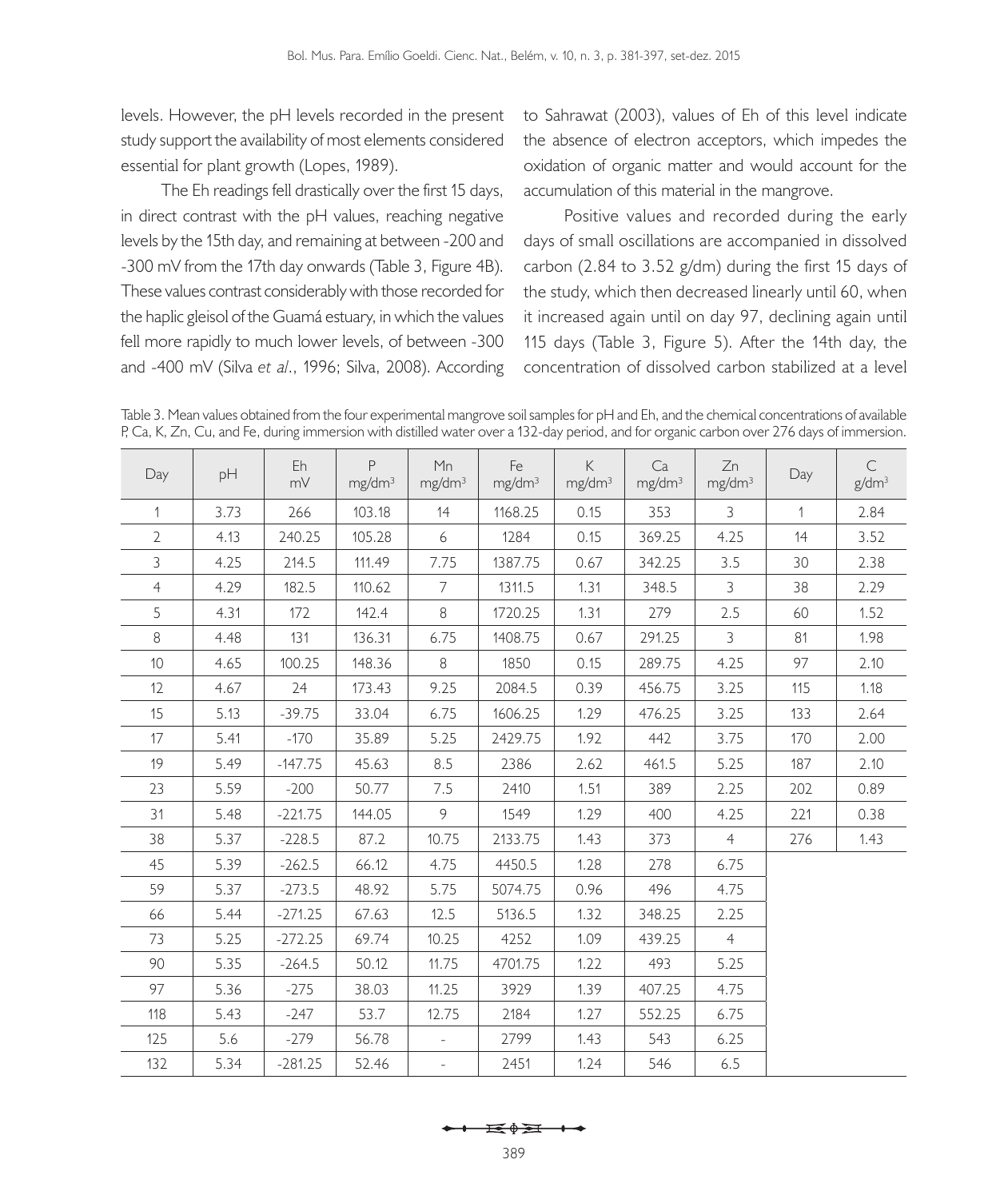of around 2.0  $g/dm^3$ . The pattern of variation in this component was roughly parallel to that observed in the Eh values, that is, as this parameter stabilized, so did the carbon concentrations, a pattern also seen in the pH readings. Overall, then, the conditions of the experiment remained relatively stable from the 15-17th day onwards, with a general tendency for an anoxic environment. The determination of organic carbon lasted until 276 days of flooding, proving their consumption, although not completely consuming (Figure 5).

The average concentration of phosphorus increased considerably over the first 10 days, from 103.18 mg/dm of 148.36 mg/dm, but then quickly fell by 23, reaching 50.77 mg/dm, and then rising sharply again at 114.05 mg/dm<sup>3</sup> per day at 31, and finally stabilized at between 50 and 75 mg/dm until the end of the study period (Table 3, Figure 6). Overall, this pattern is consistent with the amounts and concentrations of the dissolved carbon, that is, together with the pH, define the environment. It seems likely that phosphorus liberated was derived from oxy-



Figure 5. Variation in the mean concentrations of dissolved organic carbon over the 132 days of immersion.



Figure 6. Variation in the mean concentrations of iron and available phosphorus over the 132 days of immersion.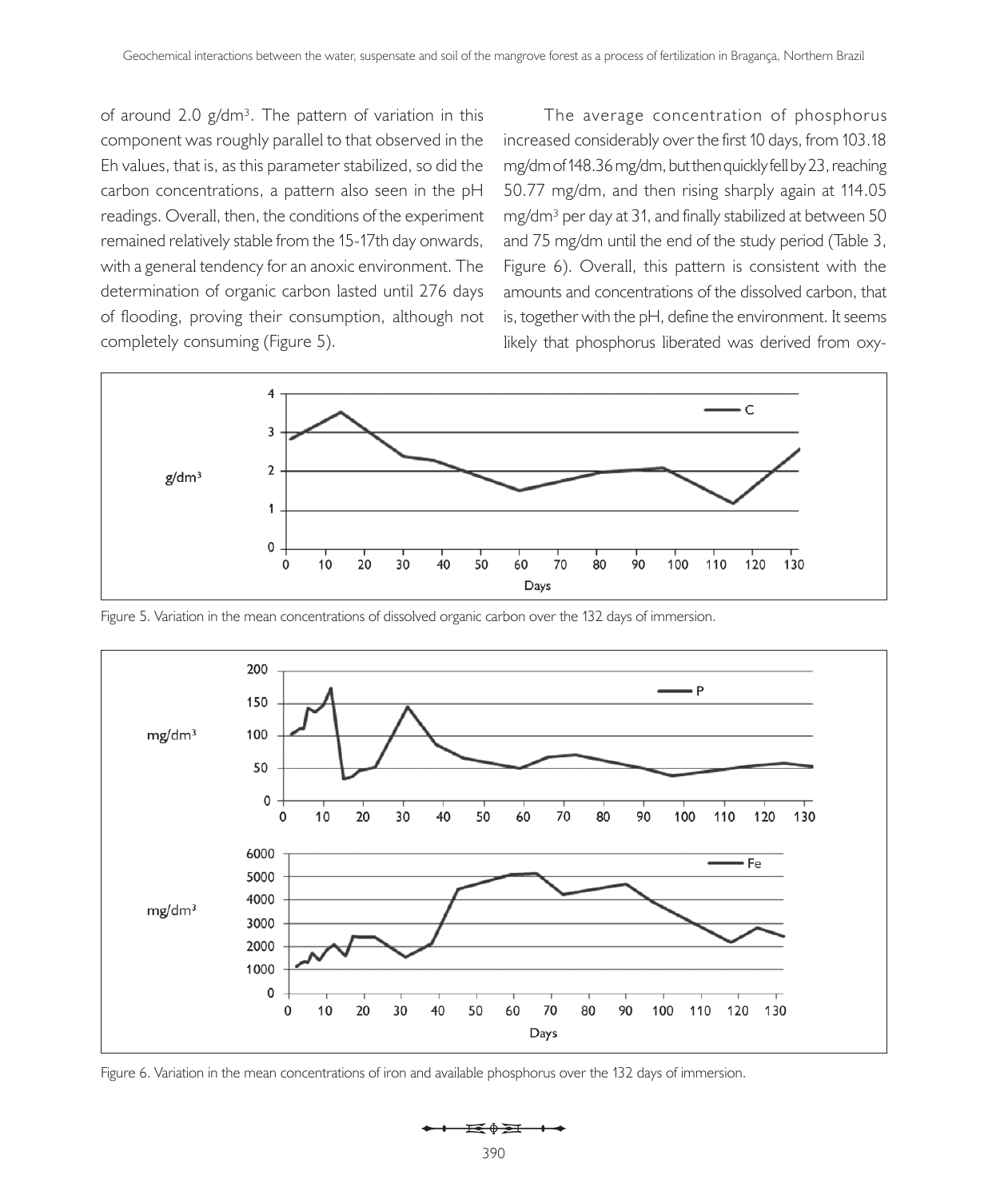ferrous hydroxides, abundant in the region, which became unstable with the environment has become increasingly small, consuming the organic material.

A similar pattern was recorded for the phosphorus content of haplic gleisols from the same region in a similar experiment (Silva *et al*., 1996; Mattar *et al*., 2002; Silva, 2008). Mello *et al*. (1992) recorded the presence of this element in ferrous oxy-hydroxides, such as ferrihydrite, lepidocrocite, and goethite, and Lima *et al*. (2005) found larger quantities of phosphorus liberated in 11 different soils containing these minerals in reducing conditions in the Amazon basin. These minerals were not detected by XRD, although this does not mean that they were completely absent. In an analysis of the mangrove soil of the Marapanim River, in the same region (Salgado zone), Silva (2005) only observed oxy-hydroxides covering the quartz in the form of a thin film. The immobilization of the phosphorus may occur through its co-precipitation as ferrous phosphate, that is, vivianite, Fe<sub>3</sub>(PO<sub>4</sub>)<sub>2</sub>.8H<sub>2</sub>O (Chancon *et al*., 2006).

The diagrams of binary dispersal and the Pearson correlation coefficients (Table 4 and Figure 7) indicated that the phosphorus content correlated in a linear fashion with that of iron only at the lower P values (20-70 mg/dm<sup>3</sup>) and higher Fe values, which corresponds to the period of the experiment when the environment appeared to have stabilized (Figures 4, 5, and 6). Overall, the correlations tended to be negative, while there was no correlation with Ca and Mn (Table 4). This suggests that the phosphorus is being liberated by the ferrous minerals, when decomposed in the anoxic environment, as shown previously. The chemical analyses of the soluble fraction of the suspended material indicated that the available phosphorus is relatively abundant (Table 1), which indicates that the suspended material may be contributing to the introduction of soluble phosphorus into the mangrove during the high tide, as a periodic contribution to this system.

In broad terms, the concentrations of soluble iron increased steadily until the 90th day, but reached a maximum value of 5136.5 mg/dm<sup>3</sup> on the 66th day,

Table 4. Pearson's linear correlation coefficients for the concentrations of P, Ca, Mn, and Fe recorded in the gleisol immersed during the present experiment (n = 40). Legends:  $** =$  significant (p < 0,01);  $n s$  = not significant ( $p > 0.05$ ).

|    |                | Ca                      | Mn                      | Fe          |  |
|----|----------------|-------------------------|-------------------------|-------------|--|
|    |                | $-0.3688**$             | $-0.0855$ <sup>ns</sup> | $0.4209**$  |  |
| Ca | $0.3164^{**}$  |                         | $0.5450**$              | $0.5450**$  |  |
| Mn | $0.3164**$     | $-0.2766$ <sup>**</sup> |                         | $-0.2762**$ |  |
| Fe | $-0.8201^{**}$ | $-0.0835**$             | $-0.0342**$             |             |  |

decreasing abruptly to 1549 mg/dm<sup>3</sup> on the 31st day (Table 3, Figure 6). Between the 90th day and the end of the experiment, the values decreased to  $2451$  mg/dm<sup>3</sup>. This pattern is practically the opposite of that of the Fe, as shown above. This indicates that Fe was solubilized continuously throughout most of the experiment, suggesting that the oxy-hydroxide minerals of this element become unstable in the anoxic environment, and probably only begin to precipitate as sulfides from the 95th day onwards, or when the oxy-hydroxides were exhausted. The dissolution of the iron oxy-hydroxides in anoxic environments, such as mangroves and freshwater swamps, has been well documented (Silva *et al*., 1996; Ferreira *et al*., 1998; Ferreira & Botelho, 1999; Mattar *et al*., 2002; Silva, 2008) as has the consequent precipitation of iron sulfides (Costa *et al*., 2004; Vilhena *et al*., 2010; Sherman *et al*., 1998; Prada-Gamero *et al*., 2004). The levels of soluble iron recorded in this study may be considered toxic for most plants, for which concentrations of over 600 mg/dm<sup>3</sup> may be deleterious (Fageria, 1984).

The levels of soluble Mn recorded during the experiment were relatively low (Table 3, Figure 8), indicating the absence of manganese minerals or the presence of stable Mn minerals in the natural environment. However, Mn minerals were not identified by XRD, and the levels of total MnO in the samples analyzed were below mean crustal values (0.01%). Clearly, then, no manganese minerals were present in the soil investigated in the present study. Despite these extremely low values of soluble Mn, it was possible to identify a gradual increase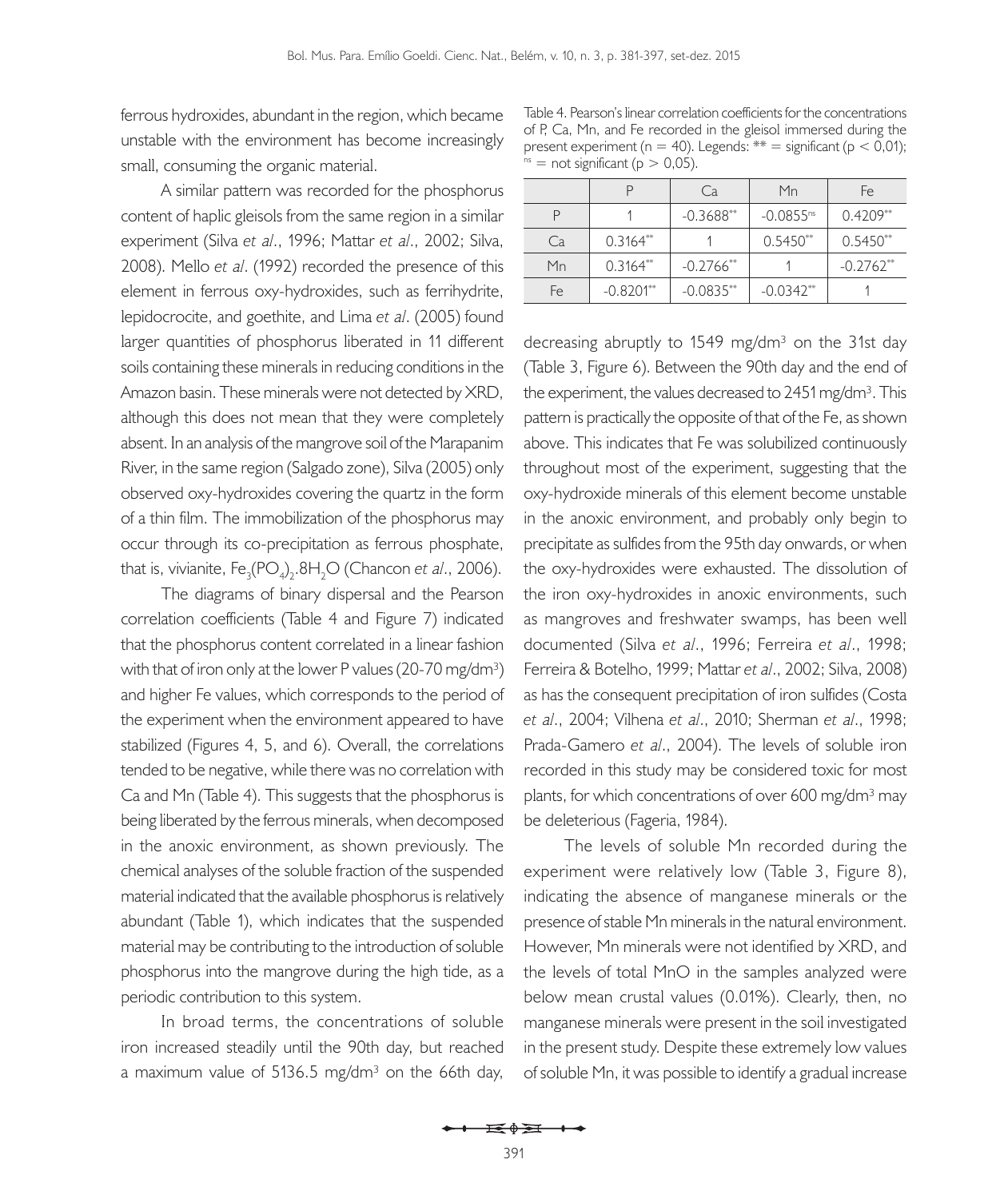during the course of the experiment, following an abrupt decrease on the second day of observation, with values of around 10 mg/dm<sup>3</sup> until the 31st day, with abrupt reductions on the 45th and 59th days, followed by a gradual, but oscillating increase until the end of the experimental, reaching a maximum value of 12.75 mg/dm<sup>3</sup> by the 118th day. These relatively low quantities may have been liberated by the ferrous oxy-hydroxides. The reduction

observed between the 45th and 60th days may represent the precipitation of  $\mathsf{MnCO}_3^{\phantom{\dagger}}$  (rhodochrosite) or as FeCO<sub>3</sub>, siderite (Sanchez, 1981), but the extremely low values do not support this conclusion. The concentrations of dissolved manganese (6-14 mg/dm<sup>3</sup>) are considerably lower than those observed in the haplic gleisol of the Guamá River, in the Amazon estuary, which ranged from 100 to 300 mg/dm³ (Silva *et al*., 1996).



Figure 7. Binary dispersal diagrams for the soluble concentrations of P and Fe, P and Ca, and P and Mn.

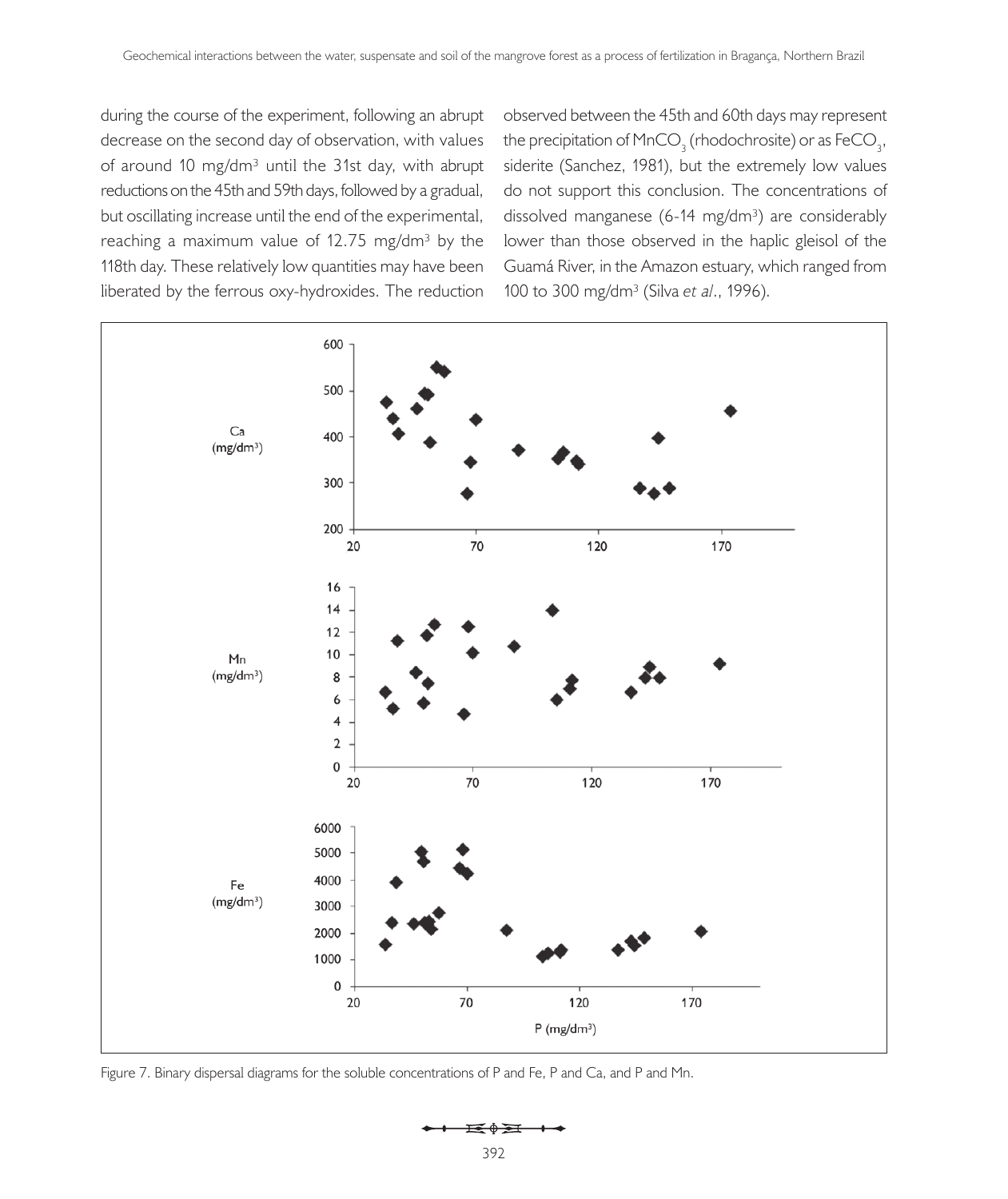In general, the concentrations of soluble zinc were distributed in a manner similar to those of Mn, but with much lower values, which were expected, given that this is a trace element and is thus much less abundant in the Earth's crust. The only distinction was observed in the period between the 45th and the 59th days, when, in contrast with Mn, there was an abrupt increase in the values, but then a marked reduction on the 66th day, when it reached  $2.25 \text{ mg/dm}^3$ . Overall, the values for Zn were between  $2.25$  mg/dm<sup>3</sup> and  $6.75$  mg/dm<sup>3</sup> (Table 3, Figure 8). Ponnamperuma (1972), Neue & Mamaril (1985), and Fageria *et al*. (2011) all observed the exactly opposite pattern, that is, a reduction in the availability of Zn with increasing pH, which favors the precipitation of Zn(OH) $_2$  (wülfingite) and/or ZnCO $_3$  (smithsonite) through the accumulation of CO<sub>2</sub> resulting from the decomposition of organic material. Alternatively, the precipitation of ZnS would be favored under highly reducing conditions. In the present case, the extremely low values recorded for zinc  $(< 6.75$  mg/dm<sup>3</sup>) would be insufficient for the formation of these compounds, especially in the anoxic environment that prevailed during most of the experiment. The low levels of available zinc may indicate the absence of minerals containing this element that are unstable in this type of

environment. As in the case of Mn, the overall levels of Zn in the soil (10 ppm) are lower than crustal values, that is, they are of reduced significance.

Like phosphorus, calcium and potassium are primary macronutrients, and are thus required by plants in relatively large quantities. In this immersion experiment, the concentrations of these two elements varied in a similar fashion until the 45th day, that is, increasing erratically until the 20th day and then decreasing until the 45th day. From this point onwards, the availability of Ca increased erratically, whereas K varied less, with a slight tendency to decrease overall. The levels of Ca  $(278-552 \text{ mg/dm}^3)$ : Table 1, Figure 8) are approximately 200 times greater than those of K  $(0.15-2.92 \text{ mg/dm}^3)$ : Table 1, Figures 9A and 9B). However, these levels, even those of K, are adequate for plant nutrition (Lopes & Guilherme, 2005).

Potassium was nevertheless only available during the first 19 days of the experiment, when it increased from 0.15 mg/dm<sup>3</sup> to 2.62 mg/dm<sup>3</sup> (Table 1, Figure 9). The total concentration of  $K_{2}O$  in the soil was 0.72%, although this reduced availability reflects the presence of the principal potassium-bearing mineral identified by XRD, illitemuscovite, which is of reduced solubility in soils (Loughnan, 1969; Mohr *et al*., 1972; Plas & Schuylenborgh, 1970).



Figure 8. Variation in the mean concentrations of exchangeable manganese and zinc made available during the 132 days of immersion.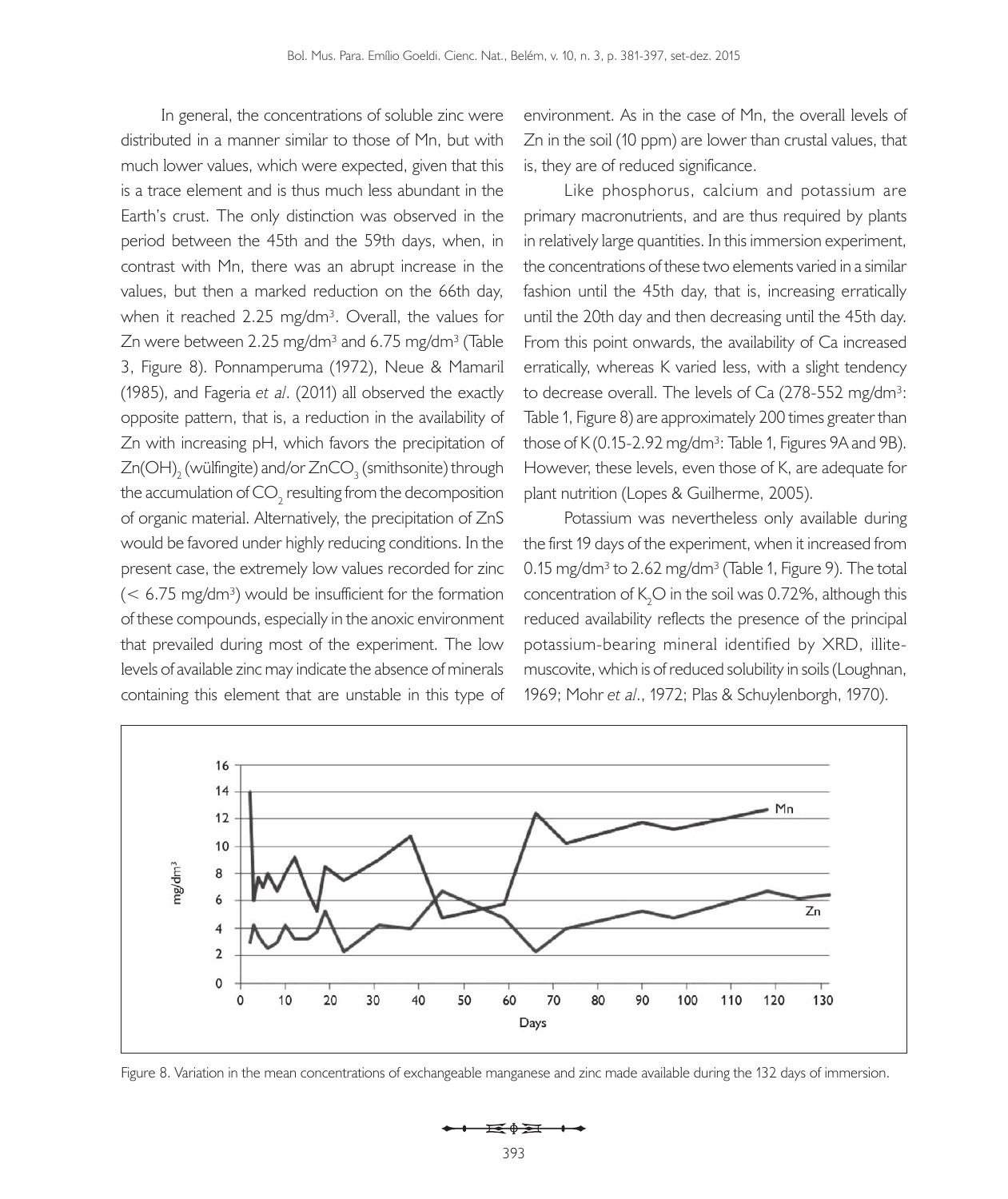

Figure 9. Variation in the mean concentrations of calcium (A) and exchangeable potassium (B) released during the 132 days of immersion.

The decreased availability of Ca in the first 10 days, when Eh was oxidizing, and the pH acidic, may reflect the consumption of Ca for the formation of the carapaces of the crustaceans found in this environment. In the specific case of the present experiment, the absence of these organisms from the environment, may have led to the precipitation of this element as inorganic CaCO<sub>3</sub>. The increasing availability of this element after the 45th day, when Eh was already negative, and the environment was reducing and less acidic, may represent the solubilization of the Ca carbonates, either precipitated or found in the carapace fragments. The oscillations towards lower values may represent the variations in the environment indicated by the fluctuating values for Eh, pH, and dissolved carbon. The total level of CaO in the soil was comparatively high (0.72%) and the available concentration was also relatively high, reaching 552 mg/dm<sup>3</sup>, which indicates that the element may be derived from minerals of high solubility, such as Ca carbonates, calcite or aragonite, the principal components of mangrove organisms, which were solubilized during the

course of the experiment, which provided environmental conditions favorable to this process (Suguio, 1980; Chou *et al*., 1988; Liang *et al*., 1996).

### **CONCLUSIONS**

The salic gleisol of the Bragança region is highly fertile, with a predominance of negative charges, which are mostly occupied by elements that are plant nutrients. The high CEC and high levels of base saturation recorded in the study indicate the presence of a eutrophic environment for plants. In addition, the reduced participation of aluminum in the exchange complex is confirmed by the saturation of extremely low levels of this element (0.26%). This permits the occupation of the exchange sites by the cations essential to plant nutrition. The mineralogical composition of the soil, with high concentrations of smectite and illite, which are also found in the suspended material, favors increased CEC.

In comparison with the haplic gleisol of the tidal floodplain of the Guamá River in the vicinity of the city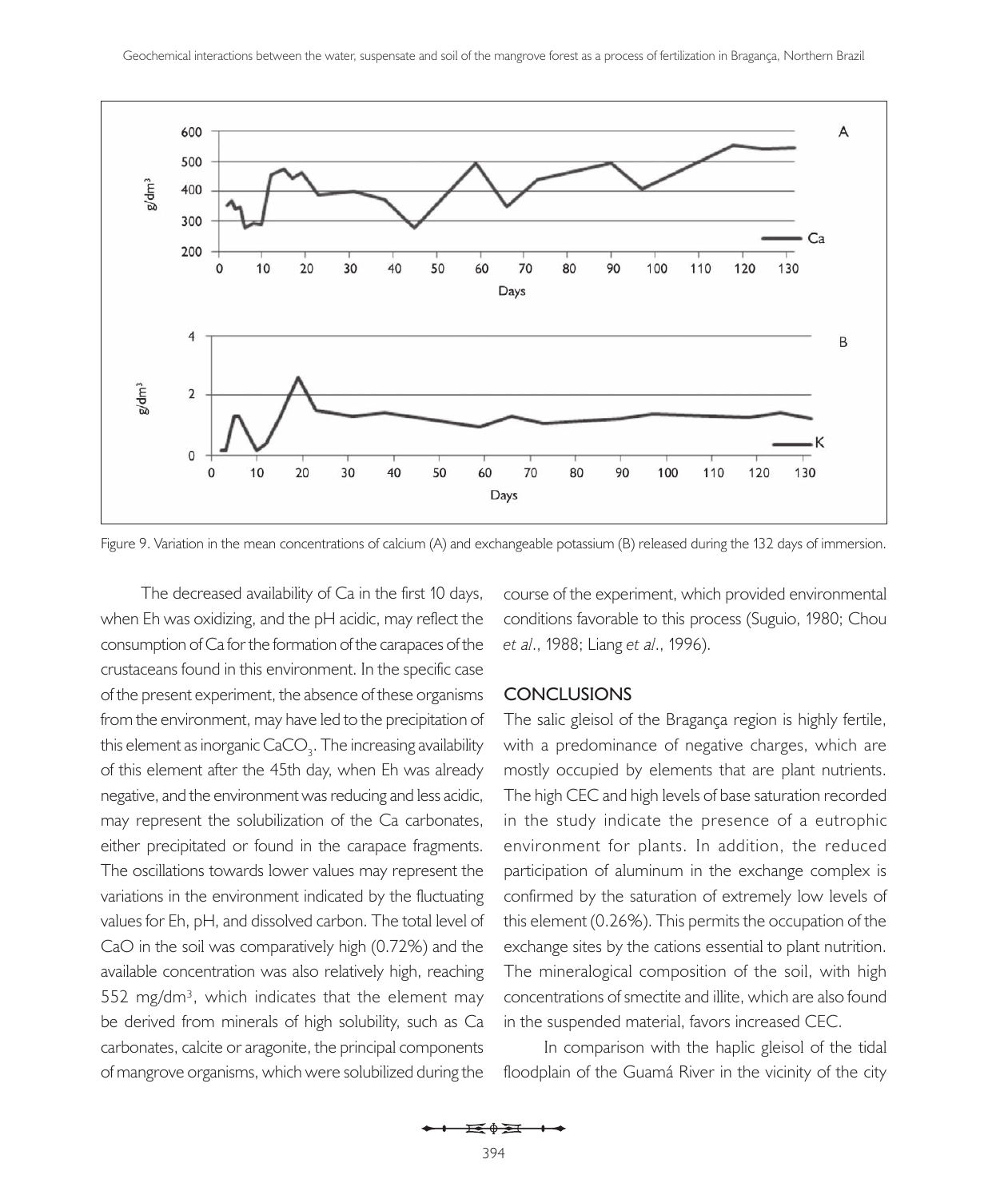of Belém, the samples analyzed in the present study were characterized by their higher fertility, and features such as the stabilization of the pH following immersion, moderate acidity, and high levels of organic material in the soil profile, much higher than those recorded in the haplic gleisols (Silva *et al*., 1996; Mattar *et al*., 2002; Silva, 2008). The Eh of this salic gleisol was also 100 mV lower than that of the haplic gleisol of the Guamá indicating that the reduction is interrupted at a certain point, leading to an accumulation of organic carbon. While this does not favor an increase in the pH towards neutrality, the presence of this organic material is advantageous in terms of the fertility of the soil.

The organic material must also be contributing to the formation of the CEC and thus providing the available phosphorus for this mechanism. However, the principal source of phosphorus appears to be the unstable ferrous oxyhydroxides present under the dominant anoxic conditions.

The experiment showed that the soil responded to the addition of distilled water through modifications in the environment and its fertility. While the pH values stabilized at between 5 and 6, which are acidic values, this permits the decomposition of the minerals that form soils, making the elements essential to plant growth available. The quantities liberated into the soil were beneficial, even in the case of potassium, which was available in the smallest, but nevertheless adequate quantities. The concentrations of Mn, which responds to reductive processes in anoxic environments, were relatively low in comparison with those recorded in haplic gleisol (Silva *et al.* 2015), but once again, at adequate levels, considering that plants require extremely small quantities of this element.

Overall, the organic material and 2:1 clay minerals present in this mangrove environment constitute important determinants of the soil's fertility. The solubilized ferrous oxy-hydroxides were equally important as a source of P, M, and Zn. The primary source of the inorganic components of the salic gleisol is the suspended material of the Caeté River, which are fed into the mangroves on the tide.

The mapping of boundaries between the swamp and floodplain, and their features, the Community have used for rice production, may encourage the planting of this species to provide this food to the population.

### **ACKNOWLEDGMENTS**

We are grateful to the technicians of the UFRA Soil Laboratory for their assistance with the soil analyses and those of the UFPA Chemical Analyses Laboratory for their support during the development of the experiment, and the UFRA field team for their help with the collection of the samples analyzed here. We also thank the graduate program of the UFPA Geosciences Institute for logistic support for the collection of samples and providing resources for the chemical analyses.

### **REFERENCES**

ASSIS, M. P., J. G. CARVALHO, N. CURI, J. C. BERTONI & W. E. B. ANDRADE, 2000. Limitações nutricionais para a cultura do arroz em solos orgânicos sob inundação. I. Crescimento. **Ciência Agrotécnica** 24(1): 87-95.

BERREDO, J. F., M. L. COSTA & M. P. S. P. VILHENA, 2008. Efeitos das variações sazonais do clima tropical úmido sobre as águas e sedimentos de manguezais do estuário do rio Marapanim, costa nordeste do estado do Pará. **Acta Amazonica** 38(3): 473-482.

BURKE, L., Y. KURA, K. KASSEM, C. REVENGA, M. SPALDING & D. MCALLISTER, 2001. **Pilot analysis of global ecosystems**: coastal ecosystems: 1-77. World Resources Institute, Washington.

CAMARGO, F. A. O., G. A. SANTOS & E. ZONTA, 1999. Alterações eletroquímicas em solos inundados. **Ciência Rural** 29(1): 171-180.

CHANCON, N., S. FLORES & A. GONZALEZ, 2006. Implications of iron solubilization on soil phosphorus release in seasonally flooded forests of lower Orinoco River, Venezuela. **Soil Biology and Biochemistry** 38(6): 1494-1499.

CHMURA, G. L., S. C. ANISFELD, D. R. CAHOON & J. C. LYNCH, 2003. Global carbon sequestration in tidal, saline wetland soils. **Global Biogeochemical Cycles** 17(4): 1-12.

CHOU, L., R. M. GARRELS & R. WOLLAST, 1988. Comparative study of dissolution kinetics and mechanisms of carbonates in aqueous solutions. **Chemical Geology** 70(1-2): 1-77.

CITRÓN, G. & Y. SCHAEFFER-NOVELLI, 1983. **Introducción a la ecologia del manglar**: 1-109. Rostlac, San Juan.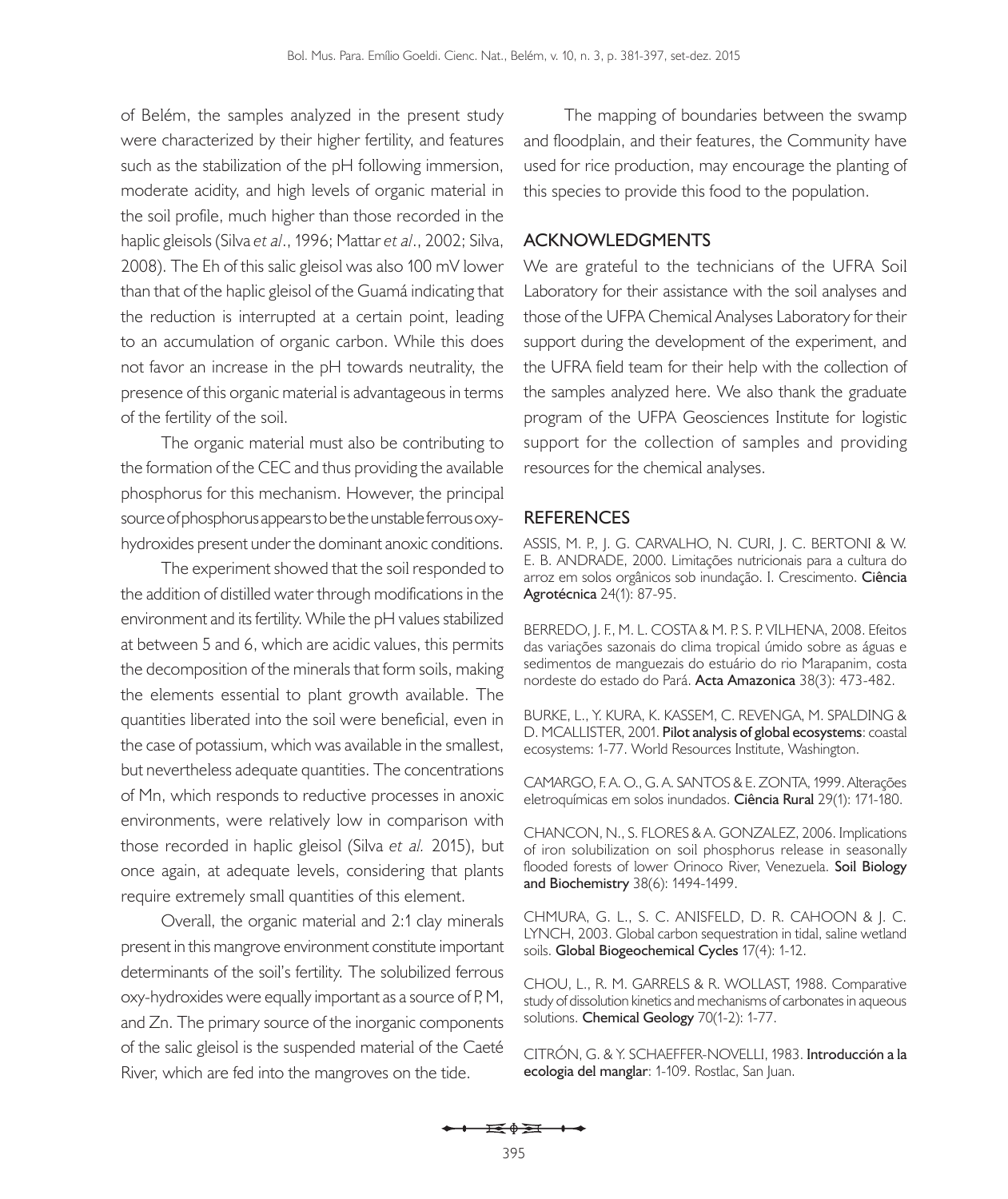COSTA, M. L., H. BEHLING, J. F. BERRÊDO & M. S. C. CARMO, 2004. Mineralogical, geochemical and palynological studies of late holocene mangrove sediments from northeastern Pará state, Brazil. **Revista Brasileira de Geociências** 34(4): 479-488.

EMPRESA BRASILEIRA DE PESQUISA AGROPECUÁRIA (EMBRAPA), 1997. **Manual de métodos de análise de solo**: 2. ed.: 1-212. Centro Nacional de Pesquisa de Solos, Rio de Janeiro.

FAGERIA, N. K., 1984. **Adubação e nutrição mineral da cultura do**  arroz: 1-341. Campus/EMBRAPA, Rio de Janeiro/Goiânia.

FAGERIA, N. K., G. D. CARVALHO, A. B. SANTOS, E. P. B. FERREIRA & A. M. KNUPP, 2011. Chemistry of lowland rice soils and nutrient availability. **Communications in Soil Science and Plant Analysis** 42(16): 1913-1933.

FERREIRA, W. A., M. S. MODESTO JÚNIOR, S. M. BOTELHO & R. E. B. MASCARENHAS, 1998. **Efeito da inundação sobre as propriedades de um glei pouco húmico de várzea do rio Guamá,**  nos municípios de Belém e Santa Izabel, PA: 1-29. EMBRAPA-CPATU (Boletim de Pesquisa, 207), Belém.

FERREIRA, W. A. & S. M. BOTELHO, 1999. **Efeito da inundação sobre as propriedades de um gleissolo sálico sódico de várzea do rio dos Morcegos, no município de Primavera, PA**: 1-24. EMBRAPA Amazônia Oriental (Boletim de Pesquisa, n. 21), Belém.

FERREIRA, T. O., P. VIDAL-TORRADO & X. L. OTERO, 2007. Are mangrove forest substrates sedments or soil? A case study in southeastern Brazil. **CATENA** 70(1): 79-91.

FURTADO, L. G., I. H. NASCIMENTO, G. SANTANA & M. C. MANESCHY, 2006. Formas de utilização de manguezais no litoral do estado do Pará: casos de Marapanim e São Caetano de Odivelas. **Amazônia: Ciência & Desenvolvimento** 1(2): 113-127.

KRISTENSEN, E., S. BOUILLON, T. DITTMAR & C. MARCHAND, 2008. Organic carbon dynamics in a mangrove system: a review. **Aquatic Botany** 89: 201-219.

LIANG, L., D. R. BAER, J. M. MCCOY, J. E. AMONETTE & J. P. LAFEMINA, 1996. Dissolution kinects at calcite-water interface. **Geochimica et Cosmochimica Acta** 60(23): 4883-4887.

LIMA, H. N., J. W. V. MELLO, C. E. G. R. SCHAEFER & J. C. KER, 2005. Dinâmica da mobilização de elementos em solos da Amazônia submetidos à inundação. **Acta Amazonica** 35(3): 317-330.

LIMA, R. R. & M. M. TOURINHO, 1995. **Várzeas do nordeste paraense e pré-Amazônia maranhense**: características e possibilidades agropecuárias: 1-80. FCAP, Belém.

LIMA, R. R., M. M. TOURINHO & J. P. C. COSTA, 2001. **Várzeas flúvio-marinhas da Amazônia brasileira**: características e possibilidades agropecuárias: 1-342. FCAP, Belém.

LOPES, A. S., 1989. **Manual de fertilidade do solo**: 1-155. ANDA/ POTAFOS, São Paulo.

LOPES, A. S. & L. R. G. GUILHERME, 2005. **Interpretação da análise de solo**: conceitos e aplicações: 1-50. Associação Nacional para Difusão de Adubos (Boletim Técnico nº 2), São Paulo.

LOUGHNAN, F. C., 1969. **Chemical weathering of silicate minerals**. Elsevier Publishing Company, New York.

MATTAR, R. M. V. C., L. S. VIEIRA & G. R. SILVA, 2002. Efeito da inundação sobre o pH e a disponibilidade de fósforo, sódio, ferro e manganês em um Gley Pouco Húmico coletado na várzea do rio Guamá, Belém (PA). **Revista de Ciências Agrárias** (37): 113-121.

MELLO, J. W. V., M. P. F. FONTES, A. C. RIBEIRO & V. V. H. ALVAREZ, 1992. Inundação e calagem em solos de várzea: I. Alterações em pH, Eh, e teores de Fe $2+$  e Mn $2+$  em solução. **Revista Brasileira de Ciência do Solo** 16: 309-317.

MOHR, E. C. J., F. A. VAN BAREN & J. V. VAN SCHUYLENBORGH, 1972. **Tropical soils**: a comprehensive study of their genesis: 1-461. The Hage, Mouton.

MOORE, D. M. & R. C. REYNOLDS JR., 1997. **X-ray diffraction and the identification and analysis of clay minerals**: 2. ed.: 1-378. Oxford University Press, New York.

NEUE, H. E. & C. P. MAMARIL, 1985. Zinc, sulfur, and other micronutrients in wetland soils. In: INTERNATIONAL RICE RESEARCH INSTITUTE (Ed.): **Wetland soils**: characterization, classification and utilization: 307-320. IRRI, Los Baños, Philippines.

OTERO, X. L., T. O. FERREIRA, M. A. HUERTA-DIAZ, C. S. M. PARTITI, V. SOUZA JR., P. VIDAL-TORRADO & F. MACIAS, 2009. Geochemistry of iron and manganese in soils and sediments of a mangrove system, Island of Pai Matos (Cananeia - SP, Brazil). **Geoderma** 148(3-4): 318-335.

PLAS, L. V. D. & J. V. SCHUYLENBORGH, 1970. Petrochemical calculations applied to soils - with a special reference to soil formation. **Geoderma** 4(4): 357-385.

PONNAMPERUMA, F. N., 1972. The chemistry of submerged soils. **Advances in Agronomy** 24: 29-96.

PRADA-GAMERO, R. M., P. VIDAL-TORRADO & T. O. FERREIRA, 2004. Mineralogia e físico-química dos solos de mangue do rio Iriri no canal de Bertioga (Santos, SP). **Revista Brasileira de Ciência do Solo** 28: 233-243.

SAHRAWAT, K. L., 2003. Organic matter accumulation in submerged soil. **Advances in Agronomy** 81: 169-201.

SANCHEZ, P. A., 1981. **Suelos del tropico**: características y manejo. IICA, San Jose.

 $\overrightarrow{1}$   $\overrightarrow{0}$   $\overrightarrow{2}$   $\overrightarrow{1}$   $\overrightarrow{1}$